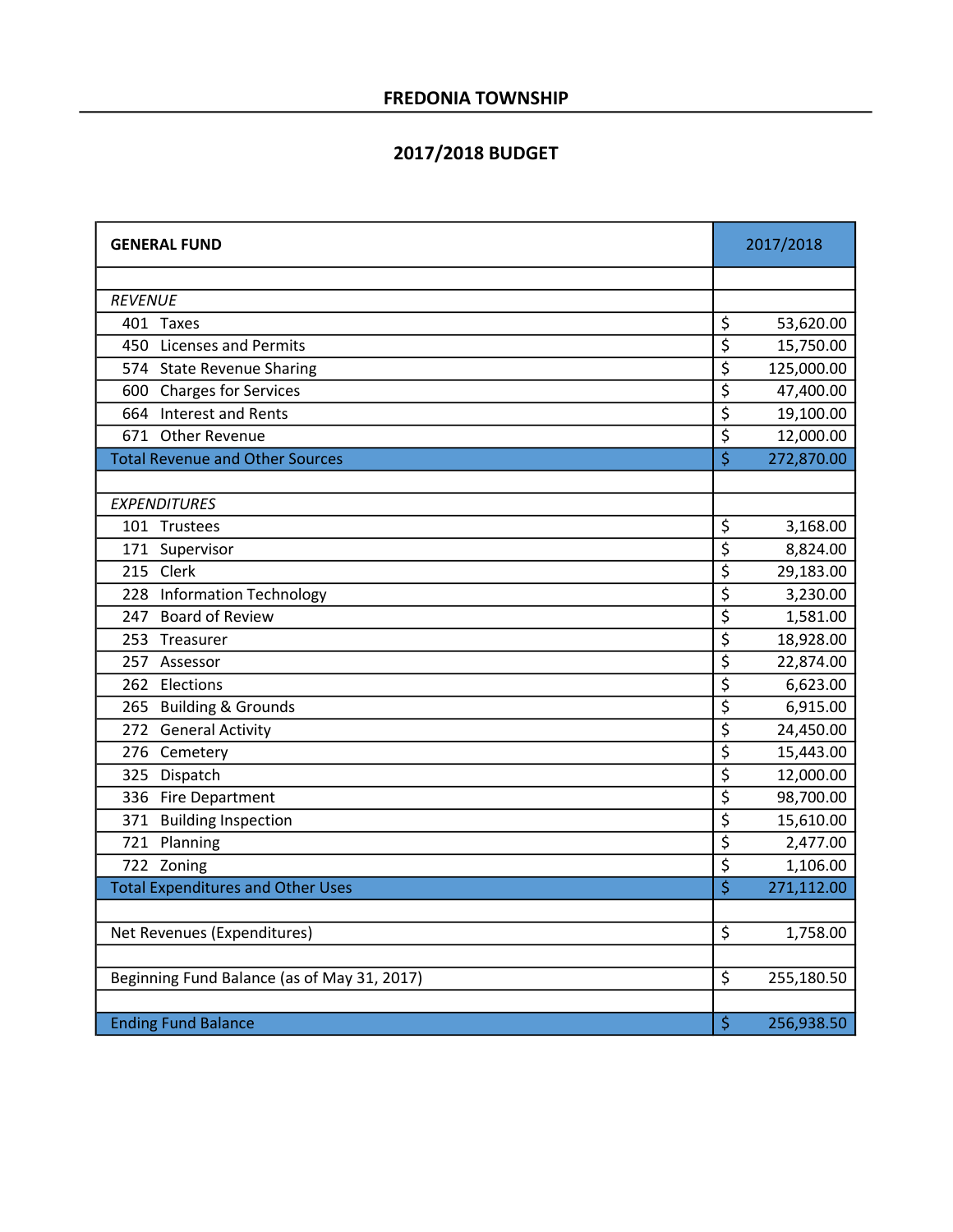# GENERAL FUND REVENUES LINE ITEM DESCRIPTIONS ACCOUNT #101-000

| Acct# | <b>Description</b>               | <b>Approved</b><br>2017 |            |
|-------|----------------------------------|-------------------------|------------|
| 402   | <b>Current Tax</b>               | \$                      | 53,620.00  |
| 451   | <b>Building Permits Fees</b>     | \$                      | 5,000.00   |
| 452   | <b>Electrical Permit Fees</b>    | \$                      | 3,500.00   |
| 453   | <b>Plumbing Permit Fees</b>      | \$                      | 2,500.00   |
| 454   | <b>Mechanical Permit Fees</b>    | \$                      | 3,500.00   |
| 499   | <b>Trailer Fees</b>              | \$                      | 1,250.00   |
| 574   | <b>State Shared Revenue</b>      | \$                      | 125,000.00 |
| 607   | <b>Conditional Use</b>           | \$                      | 400.00     |
| 622   | <b>Zoning Fees</b>               | \$                      | 1,500.00   |
| 626   | <b>Summer Tax Collection Fee</b> | \$                      | 10,000.00  |
| 633   | <b>Fire Protection Fees</b>      | \$                      | 25,000.00  |
| 634   | <b>Grave Openings</b>            | \$                      | 8,000.00   |
| 643   | <b>Cemetery Lot Sales</b>        | \$                      | 2,500.00   |
| 664   | Interest & Dividends             | \$                      | 100.00     |
| 667   | Rent, Royalties                  | \$                      | 12,500.00  |
| 668   | <b>Cable Franchise Fees</b>      | \$                      | 6,500.00   |
| 687   | Refunds & Rebates                | \$                      | 2,000.00   |
| 694   | Misc. Income                     | \$                      | 10,000.00  |

TOTAL \$ 272,870.00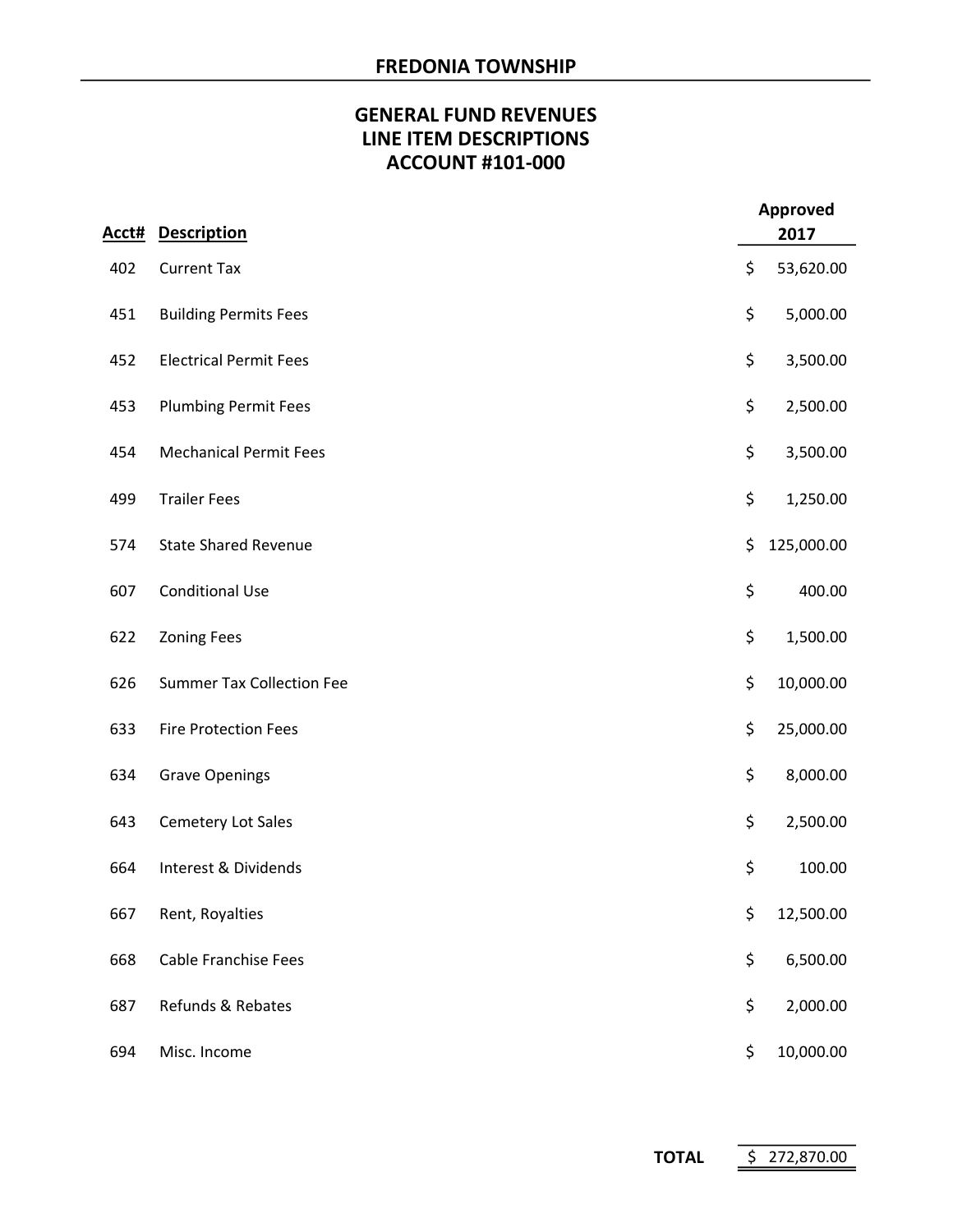# **TRUSTEES** LINE ITEM DESCRIPTIONS ACCOUNT #101-101

| Acct# | <b>Description</b>              | <b>Approved</b><br>2017 |          |  |
|-------|---------------------------------|-------------------------|----------|--|
| 704   | Salaries & Wages (Per Event)    | \$                      | 1,275.00 |  |
| 715   | F.I.C.A                         | \$                      | 118.00   |  |
| 716   | <b>Deferred Compensation</b>    | \$                      | 1,275.00 |  |
| 957   | <b>Education &amp; Training</b> | \$                      | 500.00   |  |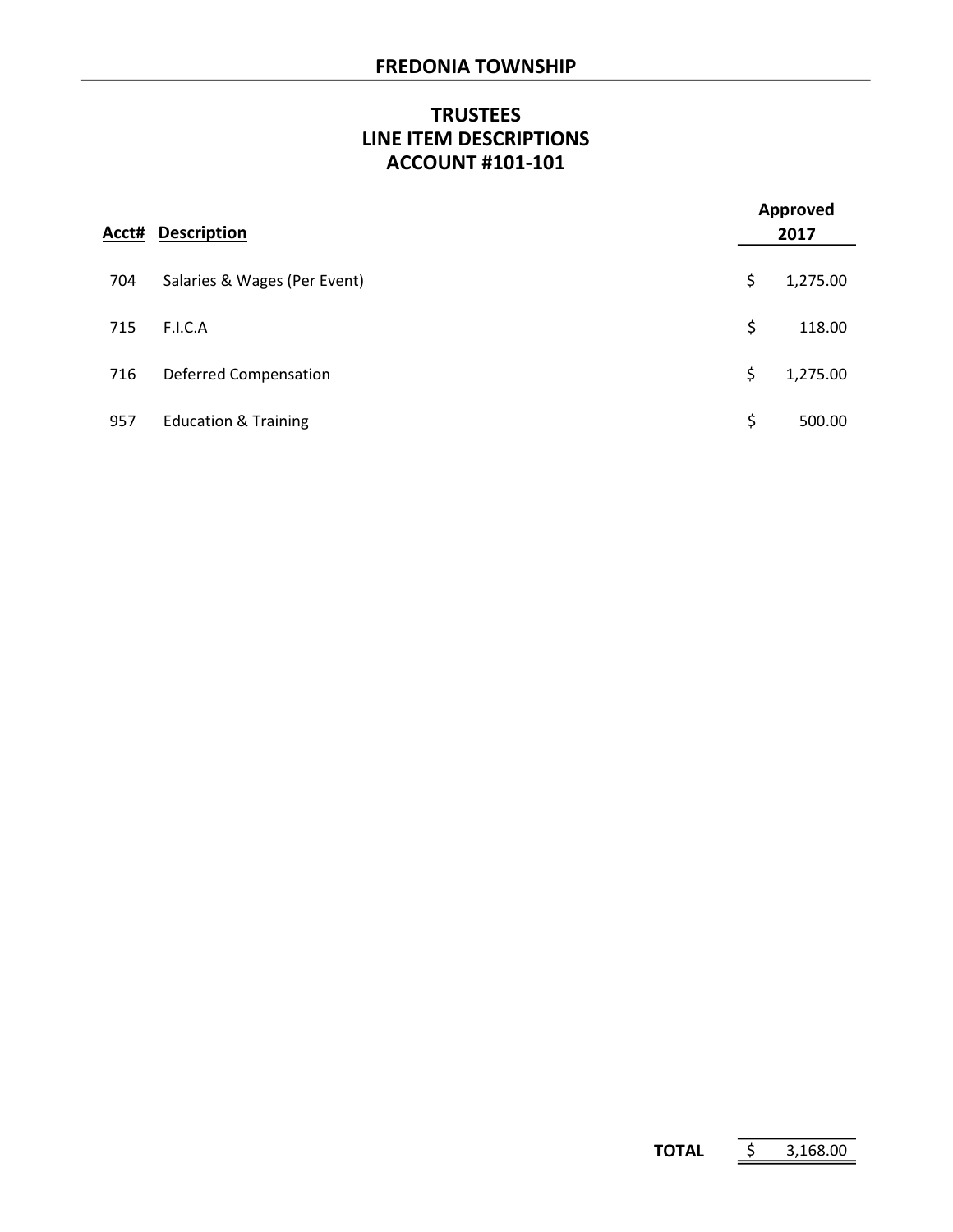# **SUPERVISOR** LINE ITEM DESCRIPTIONS ACCOUNT #101-171

| Acct# | <b>Description</b>              | <b>Approved</b><br>2017 |          |  |
|-------|---------------------------------|-------------------------|----------|--|
| 702   | Salaries & Wages (Salary)       | \$                      | 7,500.00 |  |
| 715   | F.I.C.A                         | \$                      | 574.00   |  |
| 861   | Auto Allowance/Mileage          | \$                      | 500.00   |  |
| 957   | <b>Education &amp; Training</b> | \$                      | 250.00   |  |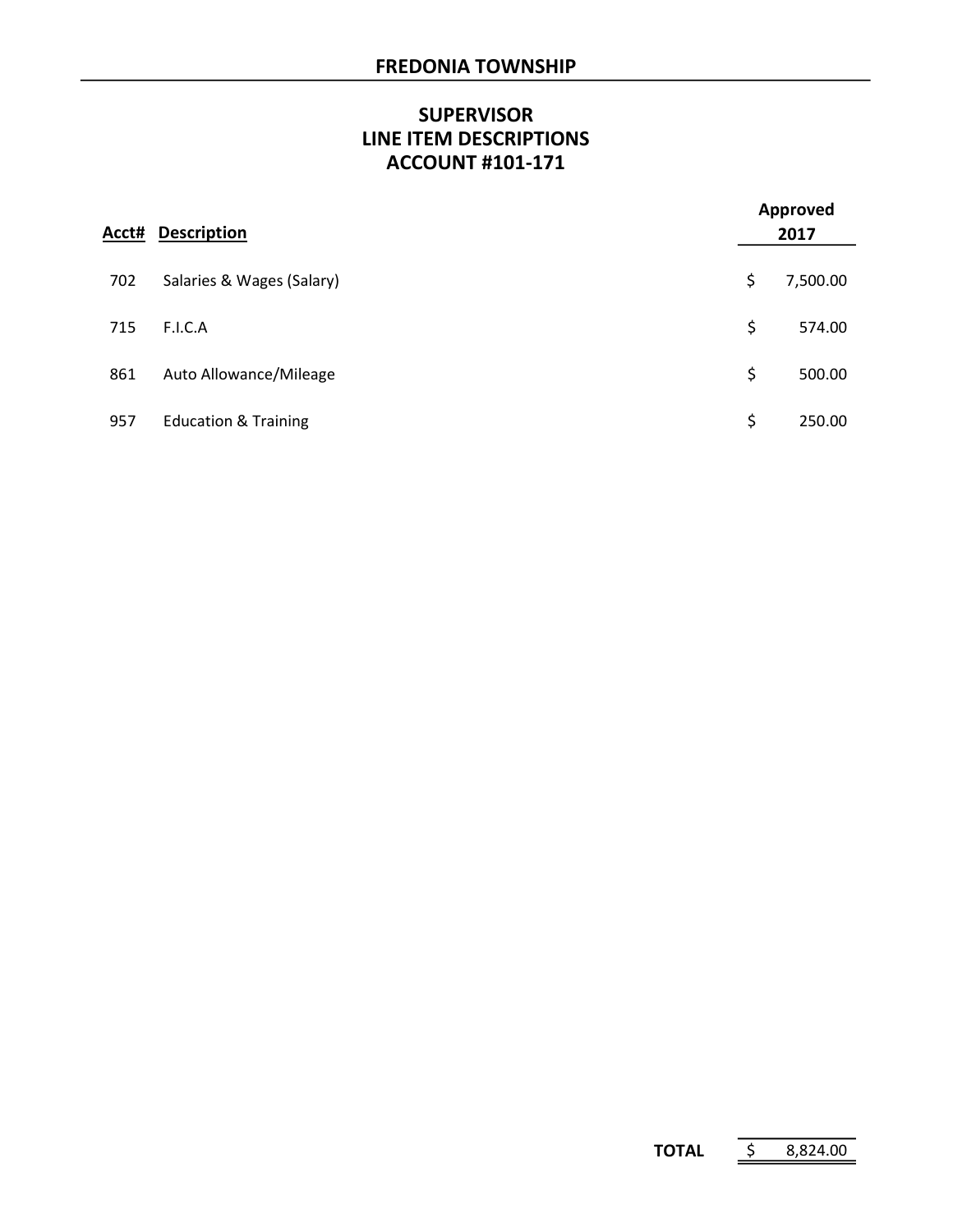# CLERK LINE ITEM DESCRIPTIONS ACCOUNT #101-215

|       |                                                                     |                 | <b>Approved</b> |
|-------|---------------------------------------------------------------------|-----------------|-----------------|
| Acct# | <b>Description</b>                                                  |                 | 2017            |
| 702   | Salaries & Wages (Salary)<br>Clerk                                  | \$<br>15,000.00 | \$<br>15,000.00 |
| 703   | Salaries & Wages (Hourly)<br>Deputy Clerk                           | \$<br>7,000.00  | \$<br>7,000.00  |
| 715   | F.I.C.A                                                             |                 | \$<br>1,683.00  |
| 802   | <b>Contractual Services</b><br><b>BS&amp;A Software Maintenance</b> | \$<br>1,370.00  | \$<br>1,370.00  |
| 861   | Auto Allowance/Mileage                                              |                 | \$<br>300.00    |
| 901   | Advertising                                                         |                 | \$<br>500.00    |
| 957   | <b>Education &amp; Training</b>                                     |                 | \$<br>1,200.00  |
| 959   | Membership & Dues                                                   |                 | \$<br>180.00    |
| 963   | Miscellaneous                                                       |                 | \$<br>150.00    |
| 970   | Capital Outlay<br>New Laptop (Deputy Clerk)                         | \$<br>1,800.00  | \$<br>1,800.00  |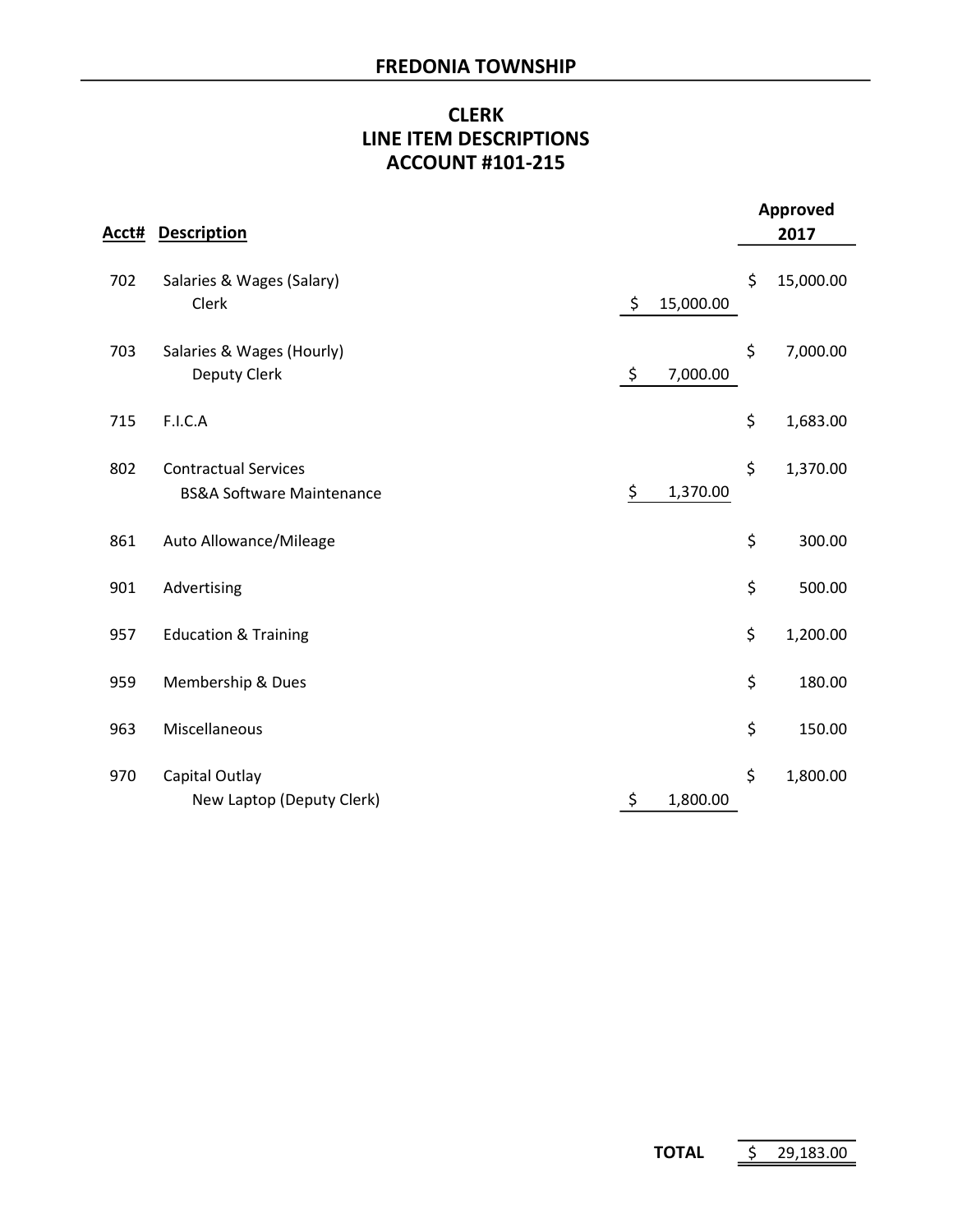# INFORMATION TECHNOLOGY LINE ITEM DESCRIPTIONS ACCOUNT #101-228

| Acct# | <b>Description</b>        | <b>Approved</b><br>2017 |          |  |
|-------|---------------------------|-------------------------|----------|--|
| 702   | Salaries & Wages (Salary) | S                       | 3,000.00 |  |
| 715   | F.I.C.A                   | Ŝ                       | 230.00   |  |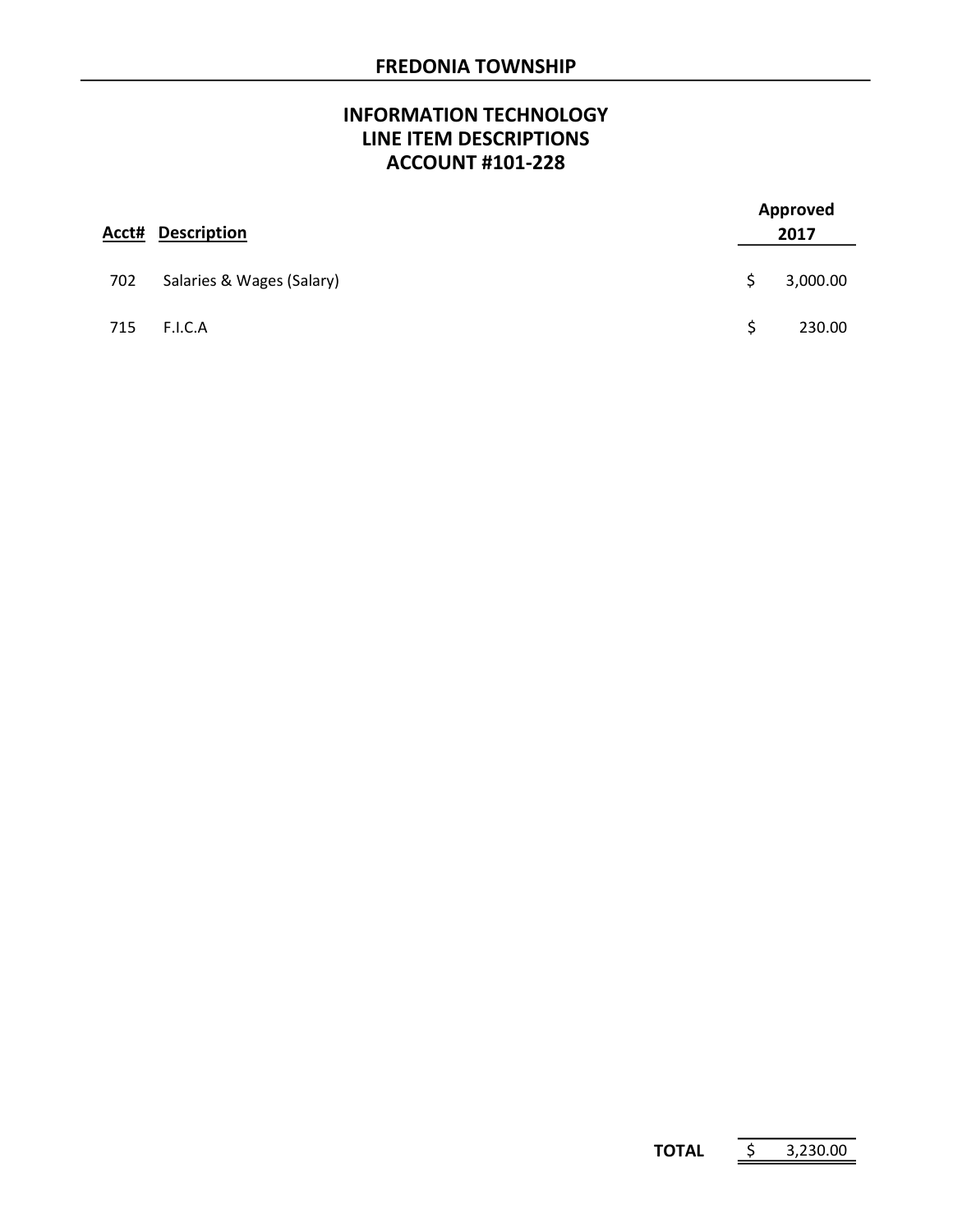# BOARD OF REVIEW LINE ITEM DESCRIPTIONS ACCOUNT #101-247

| Acct# | <b>Description</b>           | <b>Approved</b><br>2017 |
|-------|------------------------------|-------------------------|
| 704   | Salaries & Wages (Per Event) | \$<br>1,050.00          |
| 715   | F.I.C.A                      | \$<br>81.00             |
| 901   | Advertising                  | \$<br>450.00            |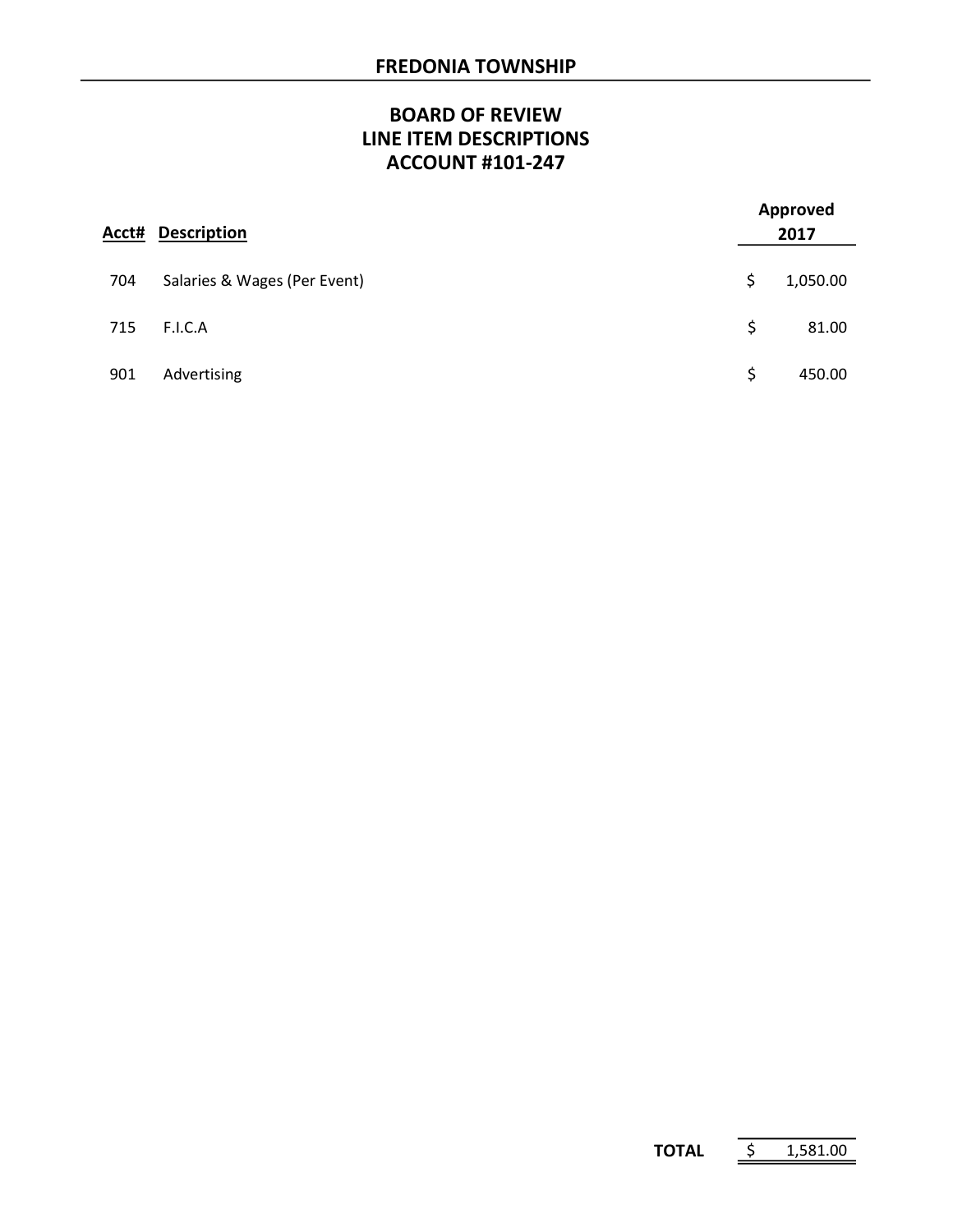# TREASURER LINE ITEM DESCRIPTIONS ACCOUNT #101-253

| Acct# | <b>Description</b>                                                  |                 | <b>Approved</b><br>2017 |
|-------|---------------------------------------------------------------------|-----------------|-------------------------|
| 702   | Salaries & Wages (Salary)<br>Treasurer                              | \$<br>15,000.00 | \$<br>15,000.00         |
| 703   | Salaries & Wages (Hourly)<br><b>Deputy Treasurer</b>                | \$<br>864.00    | \$<br>864.00            |
| 715   | F.I.C.A                                                             |                 | \$<br>1,214.00          |
| 802   | <b>Contractual Services</b><br><b>BS&amp;A Software Maintenance</b> | \$<br>750.00    | \$<br>750.00            |
| 957   | <b>Education &amp; Training</b>                                     |                 | \$<br>600.00            |
| 970   | Capital Outlay<br>Docking Station, Monitor, Keyboard                | \$<br>500.00    | \$<br>500.00            |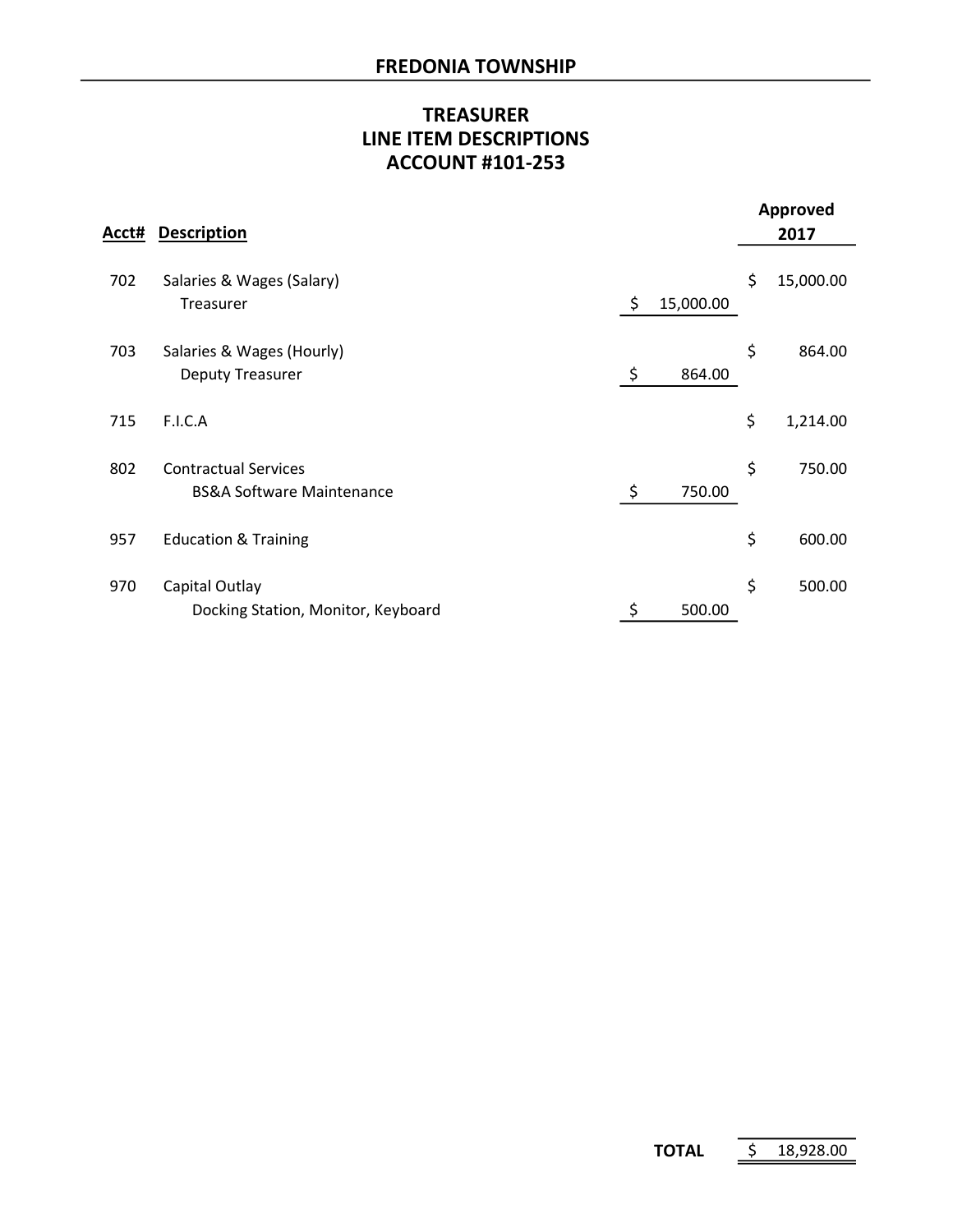# ASSESSOR ACCOUNT #101-257 LINE ITEM DESCRIPTIONS

|       |                                                                                              |          |                  |    | <b>Approved</b> |  |  |
|-------|----------------------------------------------------------------------------------------------|----------|------------------|----|-----------------|--|--|
| Acct# | <b>Description</b>                                                                           |          |                  |    | 2017            |  |  |
| 702   | Salaries & Wages (Salary)                                                                    |          |                  | \$ | 13,000.00       |  |  |
| 704   | Salaries & Wages (Per Event)                                                                 |          |                  | \$ | 6,000.00        |  |  |
| 715   | F.I.C.A                                                                                      |          |                  | \$ | 1,454.00        |  |  |
| 728   | <b>Office Supplies</b>                                                                       |          |                  | \$ | 125.00          |  |  |
| 802   | <b>Contractual Services</b><br>Lake Michigan Mailers<br><b>BS&amp;A Software Maintenance</b> | \$<br>\$ | 800.00<br>500.00 | \$ | 1,300.00        |  |  |
| 957   | <b>Education &amp; Training</b>                                                              |          |                  | \$ | 400.00          |  |  |
| 970   | Capital Outlay<br>Apex                                                                       | \$       | 595.00           | \$ | 595.00          |  |  |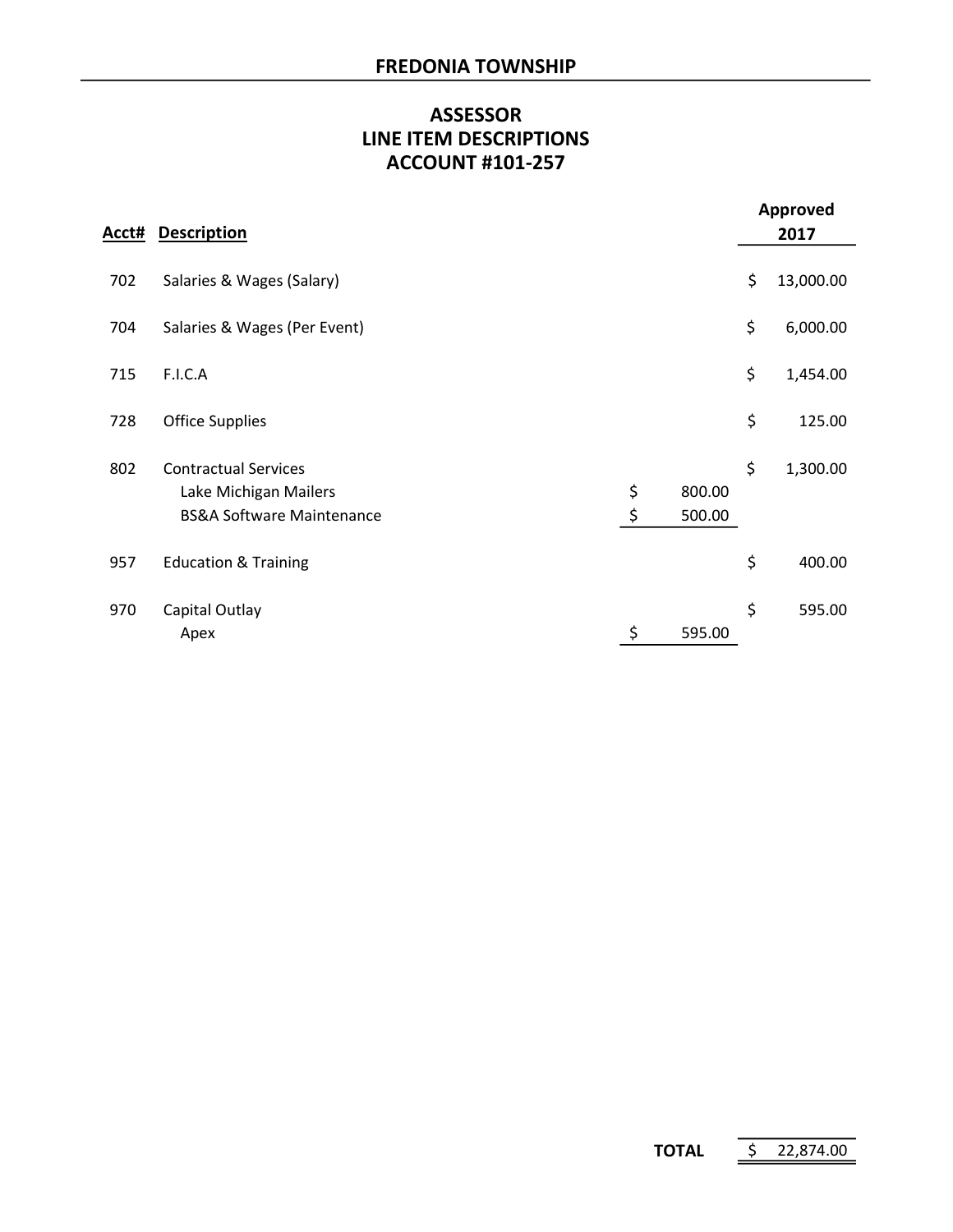# ELECTIONS LINE ITEM DESCRIPTIONS ACCOUNT #101-262

|       |                                                                                                |          |                  | <b>Approved</b> |
|-------|------------------------------------------------------------------------------------------------|----------|------------------|-----------------|
| Acct# | <b>Description</b>                                                                             |          |                  | 2017            |
| 703   | Salaries & Wages (Hourly)                                                                      |          |                  | \$<br>3,500.00  |
| 715   | F.I.C.A                                                                                        |          |                  | \$<br>268.00    |
| 730   | Postage                                                                                        |          |                  | \$<br>420.00    |
| 742   | <b>Election Supplies</b><br>Scanner Wand and Dyno Printer<br><b>Voting Machine Accessories</b> | \$<br>\$ | 250.00<br>950.00 | \$<br>1,200.00  |
| 901   | Advertising                                                                                    |          |                  | \$<br>250.00    |
| 933   | Repair & Maintenance Service (Equipment)                                                       |          |                  | \$<br>685.00    |
| 963   | Miscellaneous<br>Meals (Election Day Workers)                                                  | \$       | 300.00           | \$<br>300.00    |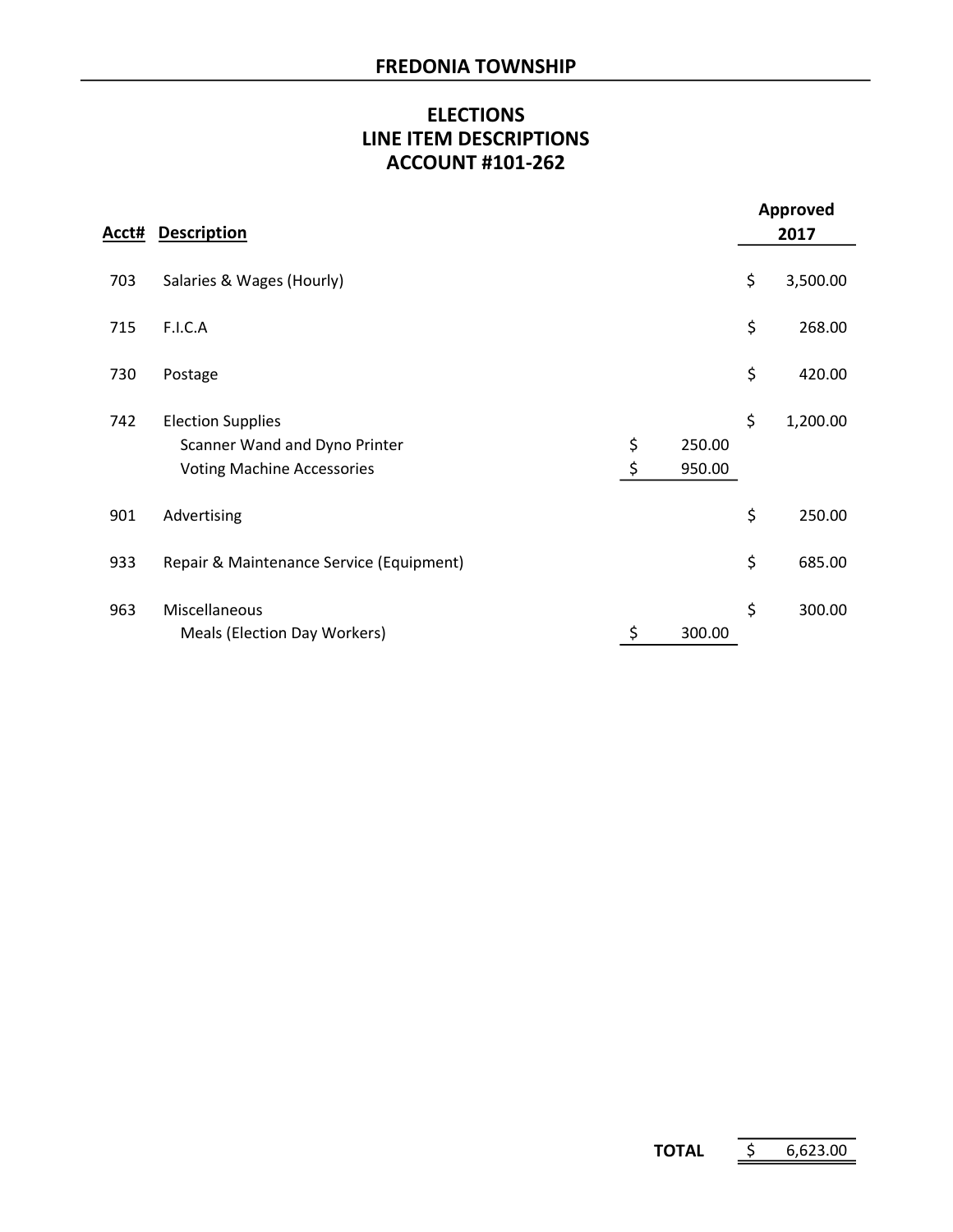# BUILDING & GROUNDS LINE ITEM DESCRIPTIONS ACCOUNT #101-265

| Acct# | <b>Description</b>                                                   |                |                                | Approved<br>2017 |
|-------|----------------------------------------------------------------------|----------------|--------------------------------|------------------|
| 703   | Salaries & Wages (Hourly)<br>Janitor                                 | \$             | 1,500.00                       | \$<br>1,500.00   |
| 715   | F.I.C.A                                                              |                |                                | \$<br>115.00     |
| 740   | <b>Operating Supplies</b>                                            |                |                                | \$<br>1,000.00   |
| 802   | <b>Contractual Services</b><br>Lawn Care<br>Snow Removal<br>Disposal | \$<br>\$<br>\$ | 1,500.00<br>1,500.00<br>800.00 | \$<br>3,800.00   |
| 931   | Repair & Maintenance Service (Building)                              |                |                                | \$<br>500.00     |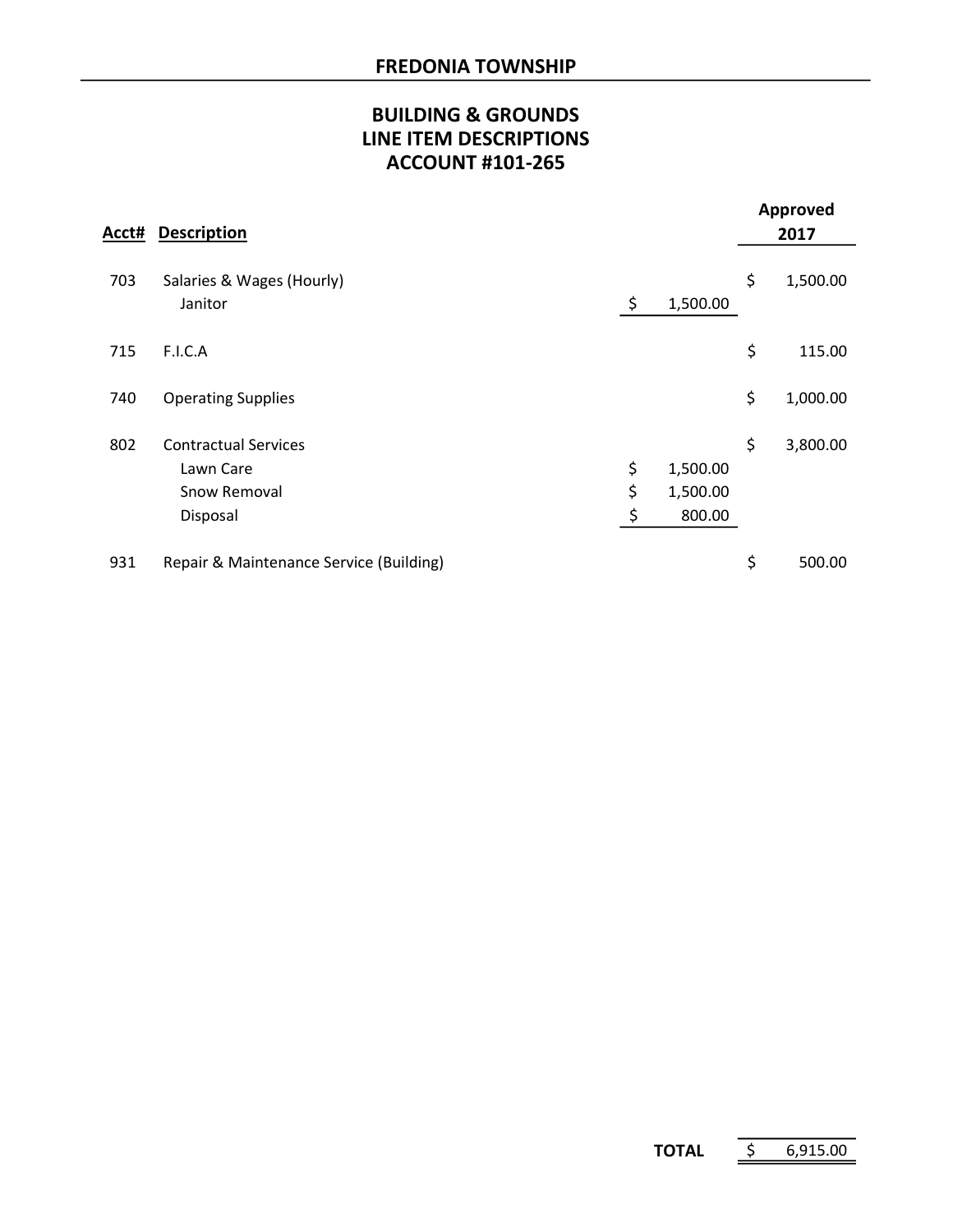# GENERAL ACTIVITY LINE ITEM DESCRIPTIONS ACCOUNT #101-272

|       |                                                            |    |        | <b>Approved</b> |           |  |
|-------|------------------------------------------------------------|----|--------|-----------------|-----------|--|
| Acct# | <b>Description</b>                                         |    |        |                 | 2017      |  |
| 728   | <b>Office Supplies</b>                                     |    |        | \$              | 2,000.00  |  |
| 801   | <b>Professional Services</b>                               |    |        | \$              | 750.00    |  |
| 802   | <b>Contractual Services</b><br>Norton Software Maintenance | \$ | 250.00 | \$              | 250.00    |  |
| 852   | Telephone/Internet                                         |    |        | \$              | 3,000.00  |  |
| 911   | Insurance                                                  |    |        | \$              | 11,000.00 |  |
| 921   | Electricity                                                |    |        | \$              | 2,400.00  |  |
| 922   | Heat                                                       |    |        | \$              | 2,500.00  |  |
| 923   | Sewer & Water                                              |    |        | \$              | 1,200.00  |  |
| 959   | Membership & Dues                                          |    |        | \$              | 1,350.00  |  |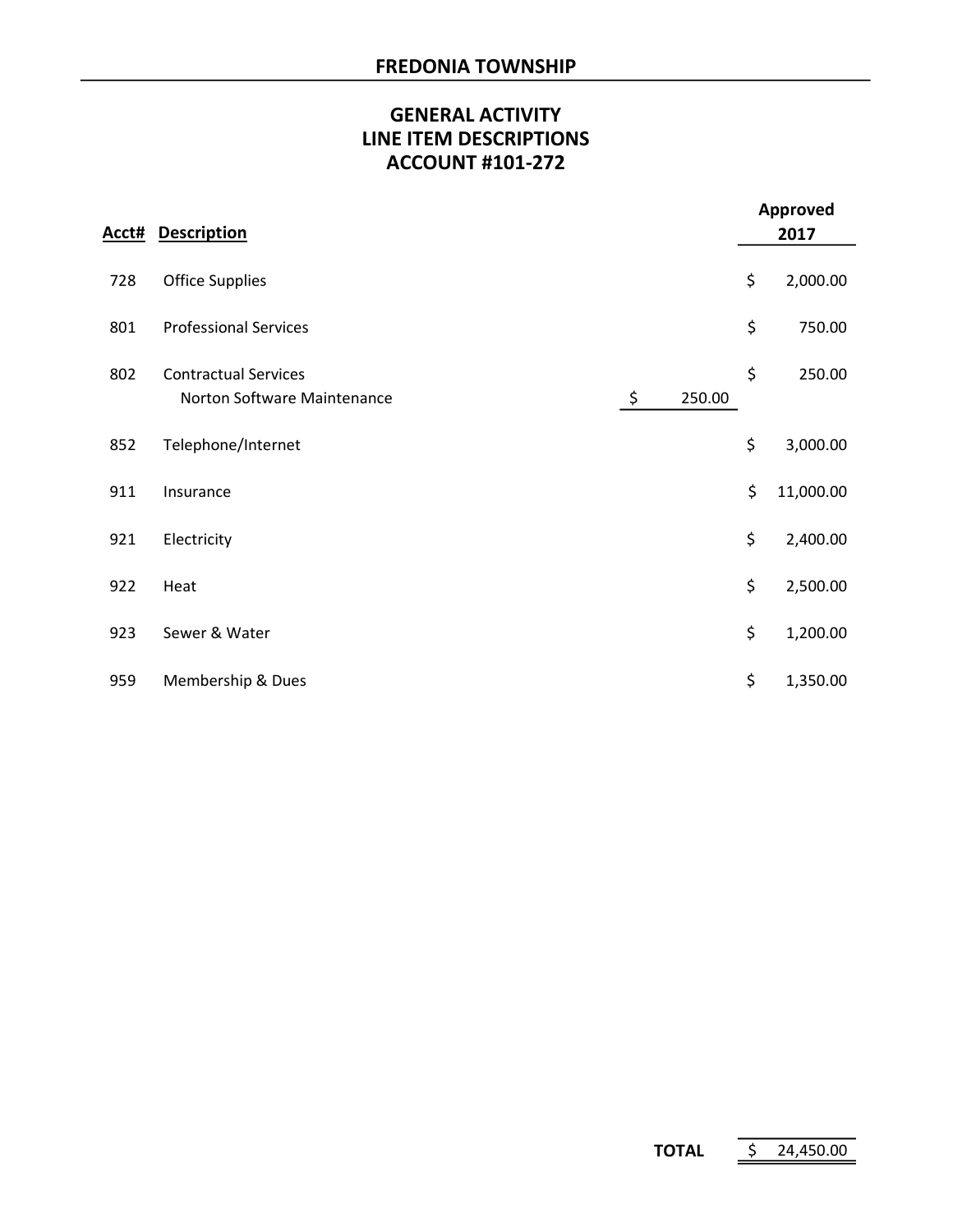# **CEMETERY** LINE ITEM DESCRIPTIONS ACCOUNT #101-276

|     |                                                                                                                         |                |                                | <b>Approved</b> |
|-----|-------------------------------------------------------------------------------------------------------------------------|----------------|--------------------------------|-----------------|
|     | <b>Acct# Description</b>                                                                                                |                |                                | 2017            |
| 702 | Salaries & Wages (Salary)                                                                                               |                |                                | \$<br>600.00    |
| 704 | Salaries & Wages (Per Event)<br>Burial of Cremains (est. 10 x \$150)                                                    |                |                                | \$<br>1,150.00  |
| 715 | F.I.C.A                                                                                                                 |                |                                | \$<br>134.00    |
| 730 | Postage                                                                                                                 |                |                                | \$<br>49.00     |
| 740 | <b>Operating Supplies</b><br>Flags, Veteran Plaques                                                                     | \$             | 150.00                         | \$<br>150.00    |
| 802 | <b>Contractual Services</b><br>Pontam Software Maintenance<br>Grave Openings (est. 16 x \$325)<br>Mowing & Snow Removal | \$<br>\$<br>\$ | 360.00<br>5,200.00<br>7,500.00 | \$<br>13,060.00 |
| 901 | Advertising                                                                                                             |                |                                | \$<br>150.00    |
| 957 | <b>Education &amp; Training</b>                                                                                         |                |                                | \$<br>150.00    |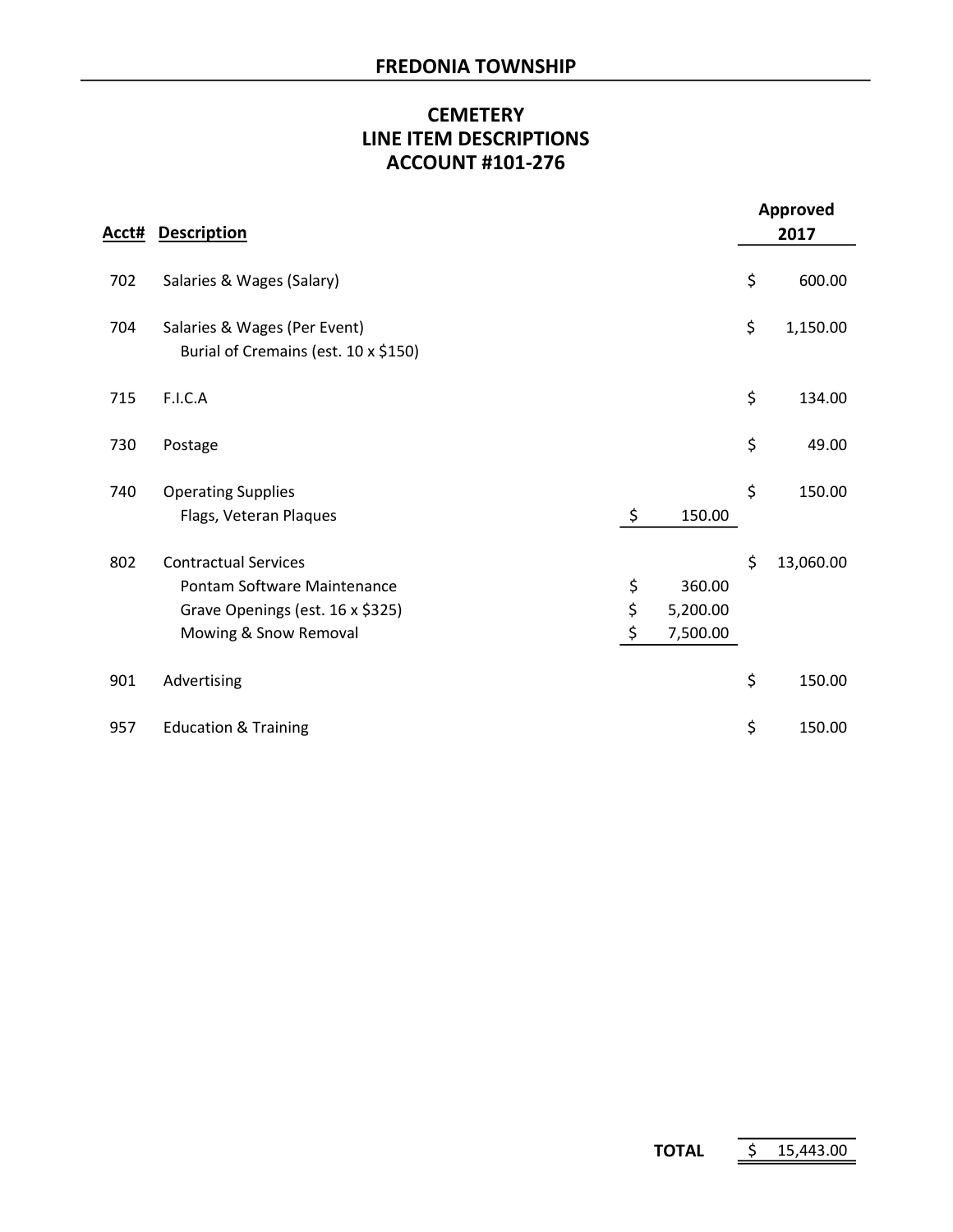#### **DISPATCH** LINE ITEM DESCRIPTIONS ACCOUNT #101-325

|     | <b>Acct# Description</b> |    | Approved<br>2017 |
|-----|--------------------------|----|------------------|
| 803 | Fee for Service          | S. | 12,000.00        |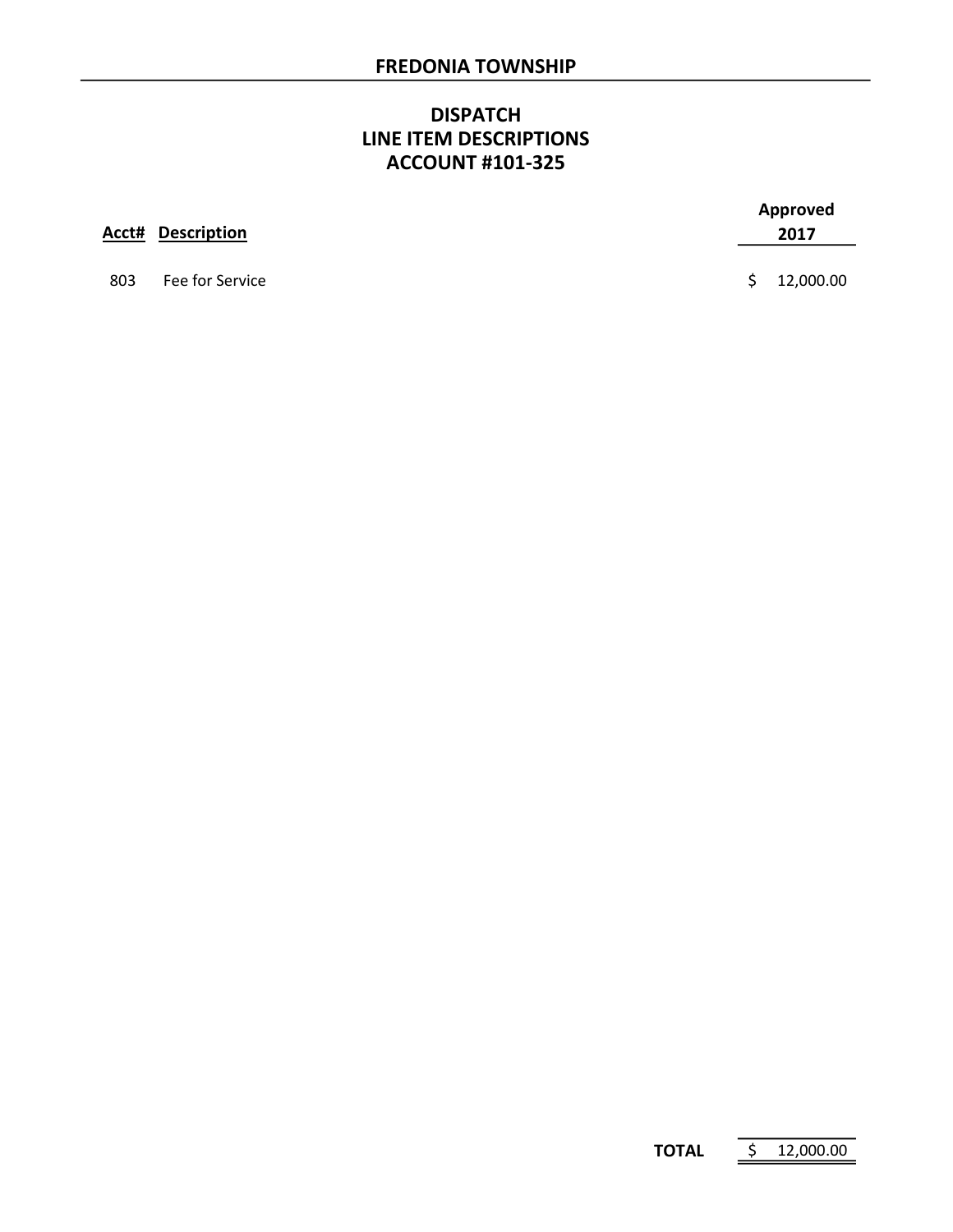# FIRE DEPARTMENT LINE ITEM DESCRIPTIONS ACCOUNT #101-336

| Acct# | <b>Description</b>                              |                | <b>Approved</b><br>2017 |
|-------|-------------------------------------------------|----------------|-------------------------|
| 702   | Salaries & Wages (Salary)                       |                | \$<br>13,800.00         |
|       | Fire Chief (\$5,400 Total, \$600 as Def Comp)   | \$<br>4,800.00 |                         |
|       | <b>Asst Fire Chief</b>                          | \$<br>4,200.00 |                         |
|       | Fire Captain #1                                 | \$<br>1,200.00 |                         |
|       | Fire Captain #2                                 | \$<br>1,200.00 |                         |
|       | Fire Captain #3                                 | \$<br>1,200.00 |                         |
|       | Fire Training Officer                           | \$<br>1,200.00 |                         |
| 704   | Salaries & Wages (Per Event)                    |                | \$<br>32,500.00         |
| 715   | F.I.C.A                                         |                | \$<br>3,542.00          |
| 716   | <b>Deferred Compensation</b>                    |                | \$<br>600.00            |
| 740   | <b>Operating Supplies</b>                       |                | \$<br>4,575.00          |
|       | Firefighter Pagers (4 annually)                 | \$<br>2,075.00 |                         |
|       | Epi Pens & Narcan                               | \$<br>2,000.00 |                         |
|       | <b>Station Items</b>                            | \$<br>500.00   |                         |
| 776   | <b>Building Maintenance Supplies</b>            |                | \$<br>250.00            |
| 778   | <b>Equipment Maintenance Supplies</b>           |                | \$<br>250.00            |
| 802   | <b>Contractual Services</b>                     |                | \$<br>1,668.00          |
|       | <b>Emergency Reporting Software Maintenance</b> | \$<br>1,668.00 |                         |
| 852   | Telephone/Internet                              |                | \$<br>1,200.00          |
|       | Cell Phone Stipend (Chief)                      | \$<br>240.00   |                         |
|       | Cell Phone Stipend (Asst Chief)                 | \$<br>240.00   |                         |
|       | Mobile Broadband                                | \$<br>720.00   |                         |
| 861   | Auto Allowance/Mileage                          |                | \$<br>250.00            |
| 862   | Gasoline & Diesel                               |                | \$<br>4,000.00          |
| 911   | Insurance                                       |                | \$<br>14,500.00         |
| 921   | Electricity                                     |                | \$<br>1,200.00          |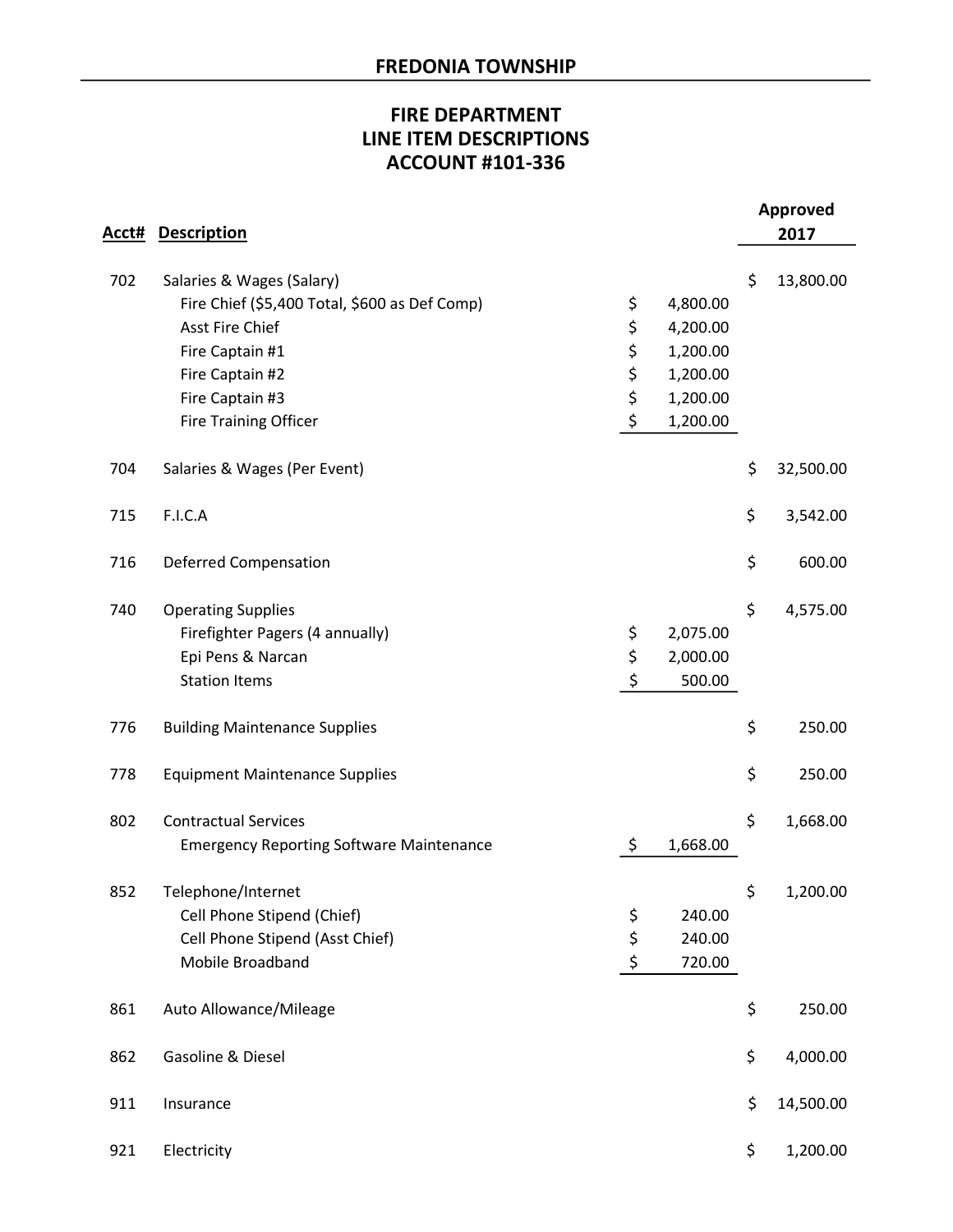| 922 | Heat                                                                                                                                                                                                                                                        |                                        |                                                                        | \$<br>2,000.00 |
|-----|-------------------------------------------------------------------------------------------------------------------------------------------------------------------------------------------------------------------------------------------------------------|----------------------------------------|------------------------------------------------------------------------|----------------|
| 931 | Repair & Maintenance Service (Building)                                                                                                                                                                                                                     |                                        |                                                                        | \$<br>1,000.00 |
| 932 | Repair & Maintenance Service (Vehicle)<br>Rescue 8<br>Engine 8<br>Pumper 8<br>Squad 8                                                                                                                                                                       | \$<br>\$<br>\$<br>\$                   | 1,000.00<br>3,500.00<br>3,500.00<br>250.00                             | \$<br>8,250.00 |
| 933 | Repair & Maintenance Service (Equipment)<br>Fire Hose & Ladder Testing<br><b>SCBA Flow &amp; Fit Testing</b><br>Fire Pagers & Portable/Mobile Radios<br><b>SCBA Bottle Hydro Test</b><br><b>Fire Extinguishers</b><br><b>Extrication Equipment</b><br>Other | \$<br>\$<br>\$<br>\$<br>\$<br>\$<br>\$ | 3,150.00<br>2,000.00<br>250.00<br>500.00<br>250.00<br>715.00<br>500.00 | \$<br>7,365.00 |
| 957 | <b>Education &amp; Training</b>                                                                                                                                                                                                                             |                                        |                                                                        | \$<br>1,000.00 |
| 959 | Membership & Dues                                                                                                                                                                                                                                           |                                        |                                                                        | \$<br>250.00   |
| 960 | Meetings, Conferences, & Seminars                                                                                                                                                                                                                           |                                        |                                                                        | \$<br>500.00   |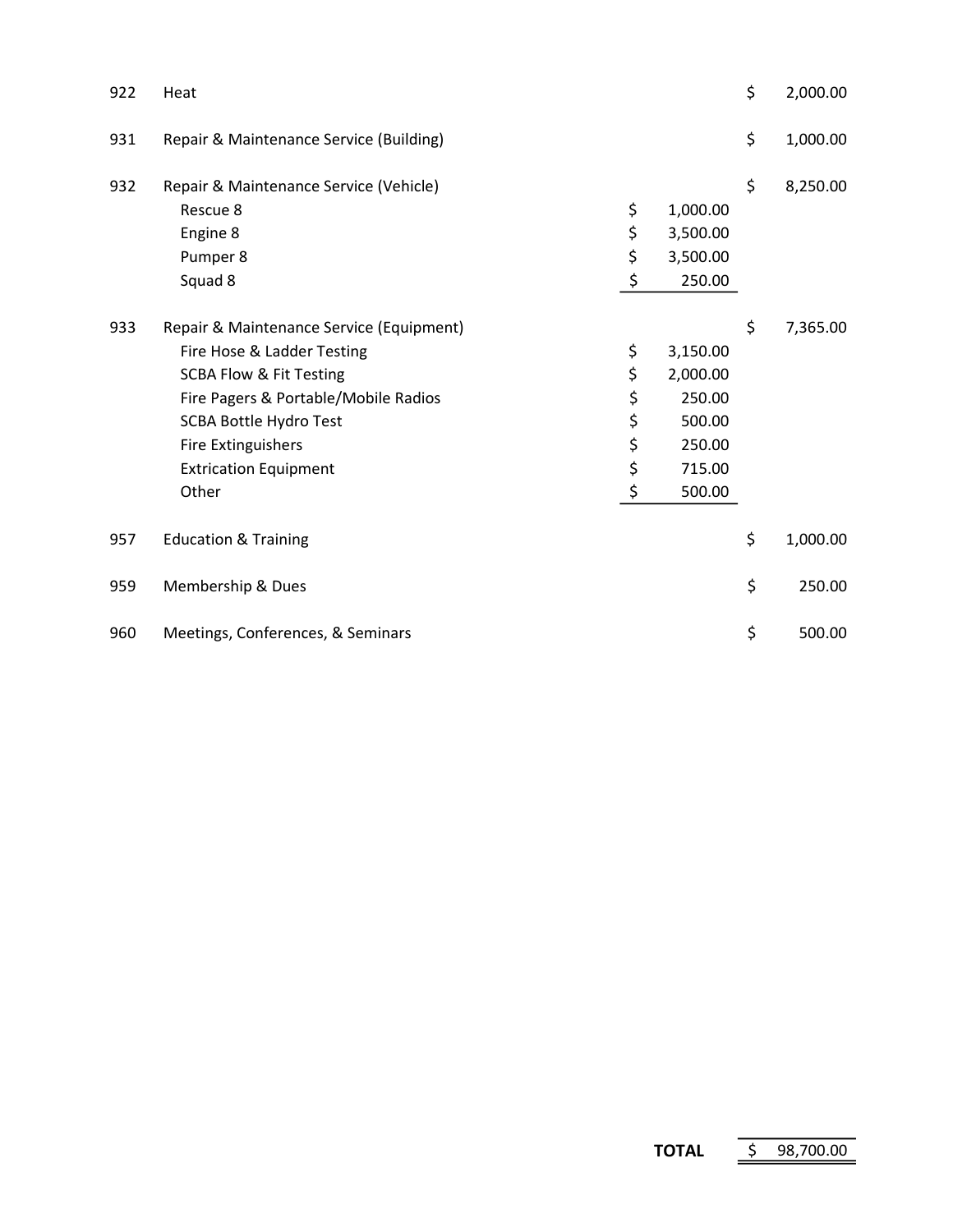# BUILDING INSPECTION LINE ITEM DESCRIPTIONS ACCOUNT #101-371

| Acct# | <b>Description</b>        |    | Approved<br>2017 |  |
|-------|---------------------------|----|------------------|--|
| 702   | Salaries & Wages (Salary) | S. | 14,500.00        |  |
| 715   | F.I.C.A                   |    | 1,110.00         |  |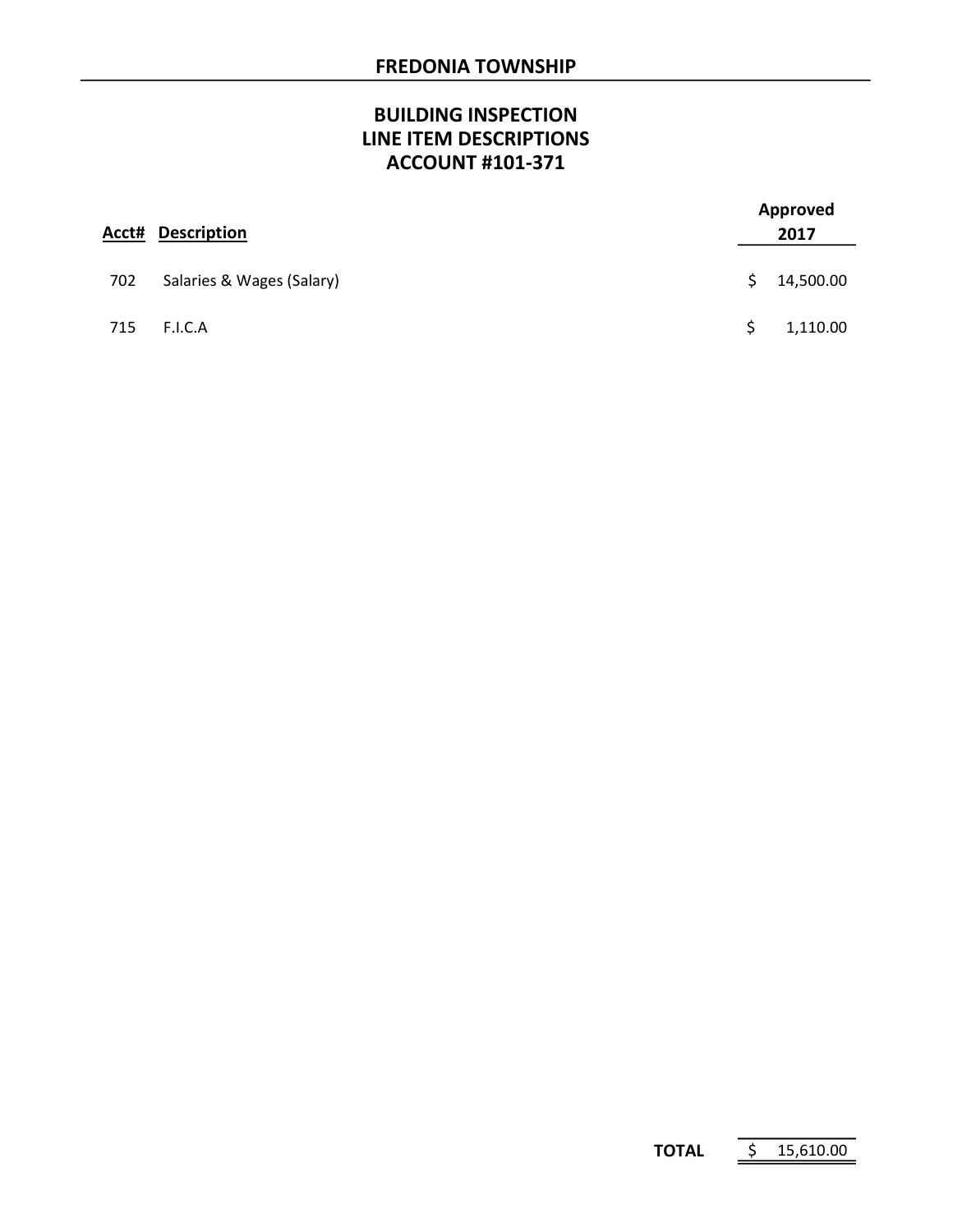# PLANNING LINE ITEM DESCRIPTIONS ACCOUNT #101-721

| Acct# | <b>Description</b>              | <b>Approved</b><br>2017 |          |
|-------|---------------------------------|-------------------------|----------|
| 704   | Salaries & Wages (Per Event)    | \$                      | 1,000.00 |
| 715   | F.I.C.A                         | \$                      | 77.00    |
| 801   | <b>Professional Services</b>    | \$                      | 900.00   |
| 957   | <b>Education &amp; Training</b> | \$                      | 500.00   |